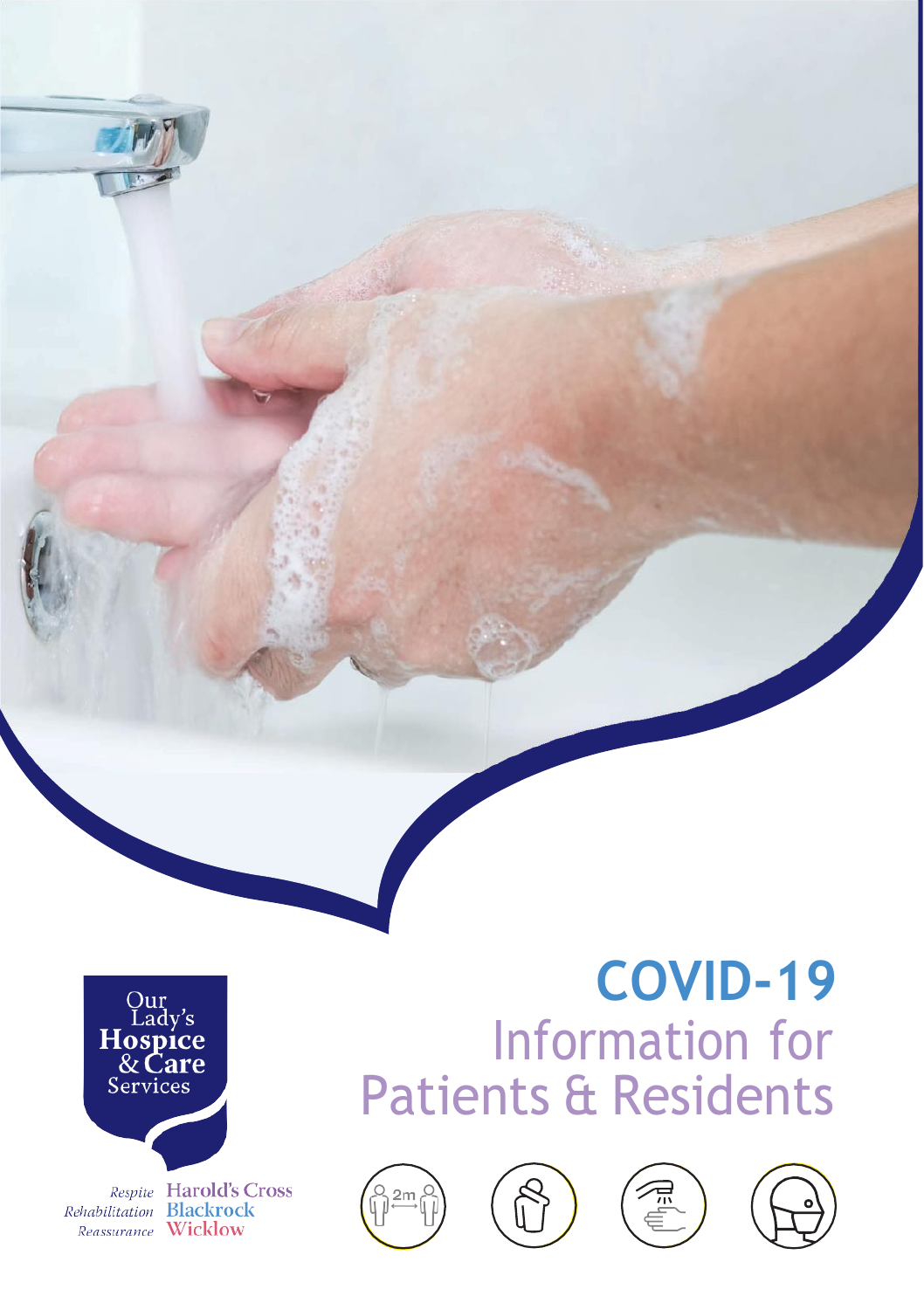#### **What is a Coronavirus?**

Coronaviruses are a large family of viruses that circulate among animals including camels, cats and bats. Coronaviruses are zoonotic, meaning that they can be transmitted (spread) from animals to humans. Coronaviruses cause illness in humans ranging from the common cold to more severe respiratory (lung) diseases.

#### **What is the 2019 novel Coronavirus?**

A novel (new) coronavirus that has not previously been seen in humans was identified in Wuhan, China in December 2019. This virus is called Severe Acute Respiratory Syndrome Coronavirus 2 (SARS-CoV-2) and the disease that it causes is called Coronavirus Disease 2019 (COVID-19).

#### **How does COVID-19 spread?**

The virus can be spread either:

- Directly through contact with an infected person's body fluids (e.g. droplets from coughing or sneezing).
- Indirectly through contact with surfaces that an infected person has coughed or sneezed on and which are, therefore, contaminated with the virus.

## **What are the symptoms of COVID-19?**

It can take up to 14 days for symptoms of coronavirus to appear. They can be similar to symptoms of a cold or flu.

Common symptoms include but are not limited to the below:

- **Fever** (high temperature 38 degrees Celsius or above).
- **Cough** (new or worsening) this can be any kind of cough, not just dry.
- **Tiredness**
- **Loss of smell / taste.**

Less common symptoms include but are not limited to the below:

- Sore throat
- Headache
- Aches & pains
- Diarrhoea

 Serious symptoms include but are not limited to the below:

- Loss of smell / taste
- Loss of speech or mobility, or confusion
- Chest pain

If you think you have been exposed to COVID-19 or you are displaying any of the symptoms of COVID-19, please tell a member of our Clinical team immediately. This is very important and will help us to protect vulnerable patients in ourcare.

#### **For the most up to date symptoms please visit [www.hse.ie](http://www.hse.ie/)**

#### **How can I protect myself against COVID-19?**

The best ways to prevent person to person spread of COVID-19 are as below:

- Clean your hands properly and often.
- Cover your mouth and nose with a tissue or your sleeve when you cough and sneeze. Do not use your hand, as doing so can allow germs onto your hands which you then leave on surfaces you touch.
- Put used tissues into a bin and wash your hands immediately.
- Do not touch your eyes, nose, mouth or face.
- Practice social distancing leave at least 1metre (3.2 feet) between you and others in all situations.
- Limit social interactions in person phone your loved ones to catch up instead.
- Clean and disinfect frequently touched objects and surfaces.
- Do not shake hands or hug people you meet.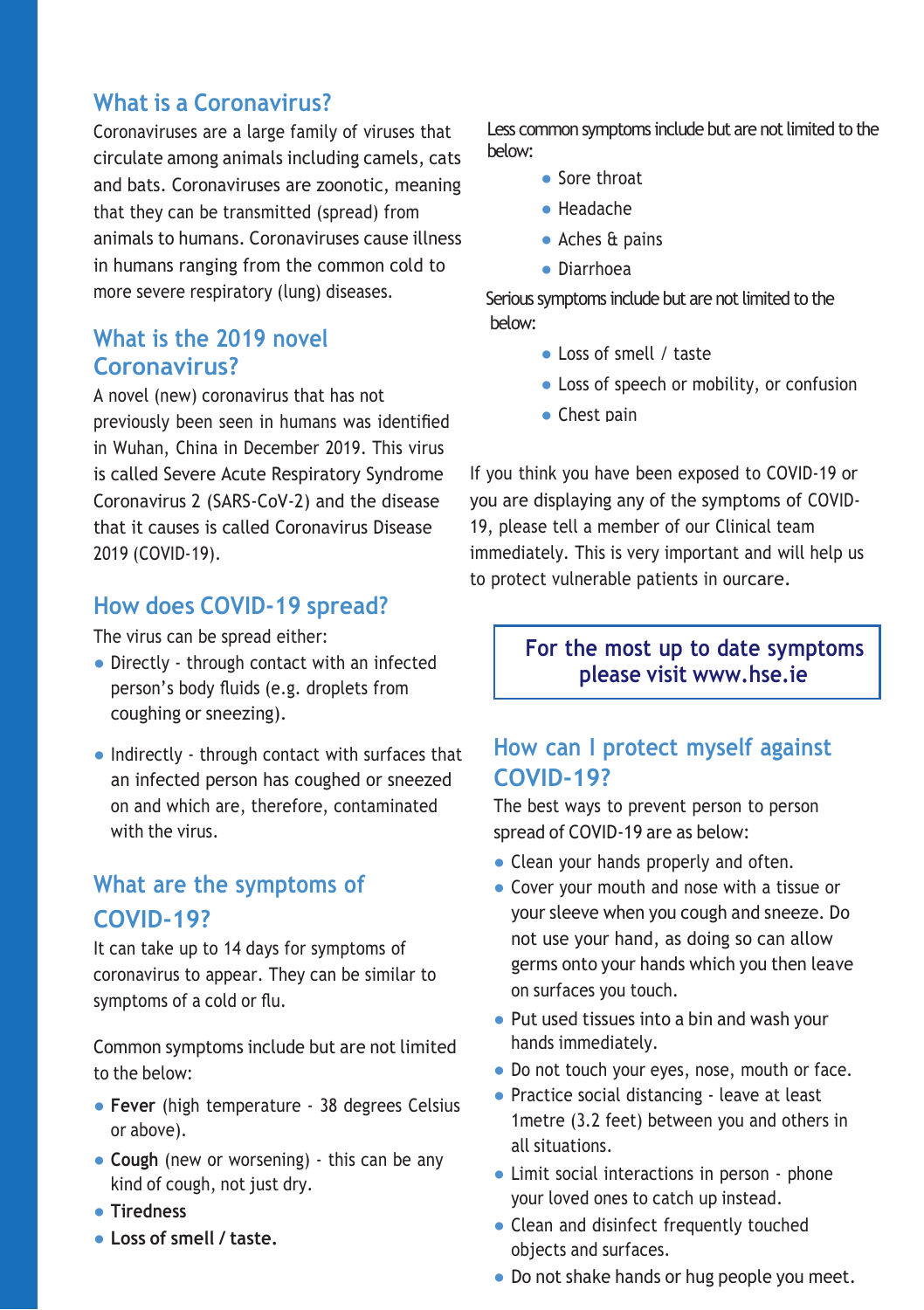Your Clinical team will answer any specific queries or concerns you may have upon admission.

Vaccination helps to significantly reduce the impact and spread of COVID-19 by offering a degree of protection to our residents. There is evidence that vaccination reduces the risk of transmission as well as the severity of the disease in those who are vaccinated. The vast majority of our residents, staff and on-site volunteers have now been offered vaccination and are fully vaccinated.

#### **When should I carry out hand hygiene?**

Clean your hands regularly throughout the day and pay special attention to performing hand hygiene at the following times:

- After coughing or sneezing.
- Before and after eating.
- Before and after preparing food.
- If you were in contact with someone who has a fever or respiratory symptoms (cough, shortness of breath, difficulty breathing).
- Before and after being on public transport or in a crowd (especially an indoor crowd).

Wash your hands with soap and running water when hands are visibly dirty. If your hands are not visibly dirty, wash them with soap and water or use an alcohol-based hand rub.

#### **How to carry out correct hand hygiene:**

- 1. Wet your hands with warm water and apply soap.
- 2. Rub your hands together until the soap forms a lather.
- 3. Rub the top of your hands, between your fingers and under your fingernails.
- 4. Do this for about 20 seconds.
- 5. Rinse your hands under running water.
- 6. Dry your hands with a clean towel or paper towel.

#### **Protecting patients & residents at Our Lady's Hospice & Care Services:**

The safety and well-being of our patients, residents and staff is of the upmost importance to Our Lady's Hospice & Care Services and our staff are trained to the highest standards of infection prevention control measures.

#### **Please adhere to the social distancing markers when moving about the site**

When you enter the site, you will notice that our staff wear face masks/ coverings when moving about the building and all staff wear face masks on the on our Wards Please note there may be times when you will be required to wear a facemask. Staff will advise you when this is necessary.

If you have any queries please speak with a member of our Clinical team.

## **Visiting at Our Lady's Hospice & Care Services:**

Please note that any family or friends visiting will be asked will be asked to wear a face mask / face covering when onsite. Staff will be available to advise. For up to date visiting information please visit [www.olh.ie o](http://www.olh.ie/)r speak with a member of our Clinical team.

#### **Where can I find out more?**

For further information please visit or phone:

- HSE: www2.hse.ie/coronavirus
- HSE Helpline: 1850 24 1850
- Department of Health: [www.gov.ie/en/](http://www.gov.ie/en/) organisation/department-of-health/